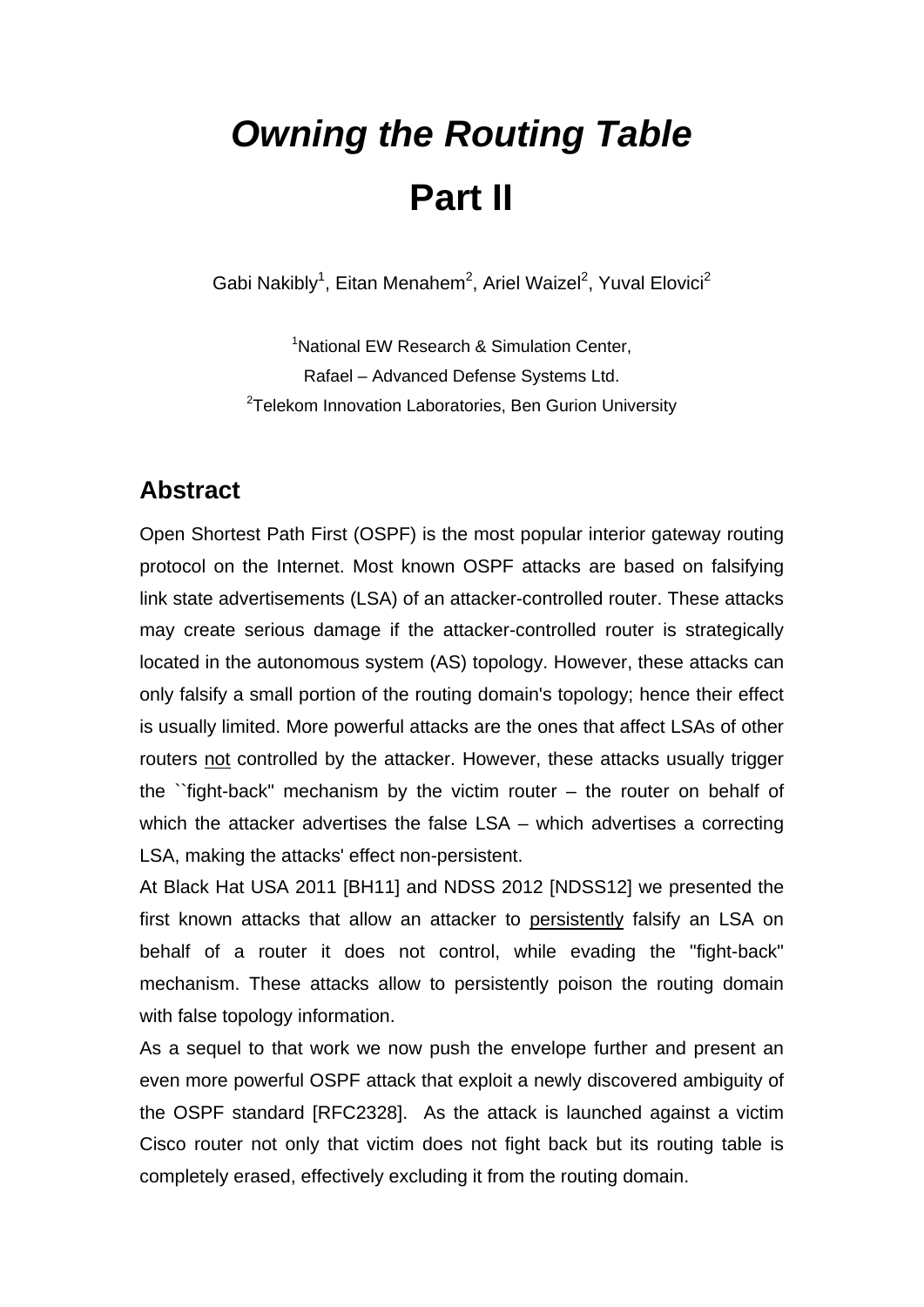*The new attack allows an attacker that owns just a single router within an AS to effectively own the routing tables of ALL the routers in that AS without actually owning the routers themselves*. This may be utilized to induce routing loops, network cuts or longer routes in order to facilitate DoS of the routing domain or to gain access to information flows which otherwise the attacker had no access to.

The main contribution of this work is the recognition that by controlling a single router inside the AS the attacker can control the entire routing domain**.** 

#### **Introduction**

Open Shortest Path First (OSPF) is the most popular interior gateway routing protocol on the Internet. Its aim is to allow routers within a single autonomous system (AS) to construct their routing tables, while dynamically adapting to changes in the autonomous system's topology. OSPF is currently used within most autonomous systems on the Internet. It was developed and standardized by the OSPF working group in the IETF. This work study version 2 of the protocol [RFC2328] which was specifically designed for IPv4 networks, hence it is practically the only version used today. Version 3 of the protocol has been standardized to accommodate IPv6 networks, in which the fundamental mechanisms of version 2 have been kept.

The OSPF is a link-state routing protocol, this means that each router advertises its links to neighboring routers and networks. A router dynamically discovers its neighbors by executing Hello protocol, in which each router broadcasts messages on the local network. Once the neighbors have been discovered the router advertises its links to them. These advertisements are termed Link State Advertisements (LSAs). An important piece of information in an LSA is the cost of each link. The cost of a link is usually statically configured by the network administrator. The LSAs are flooded throughput the AS. A router receiving an LSA from one of its neighbors resends it to its other neighbors. In this way every router compiles a database of all the LSAs of an AS. This database is identical in all routers. Using this database a router obtains a complete view of the AS topology. This allows it to employ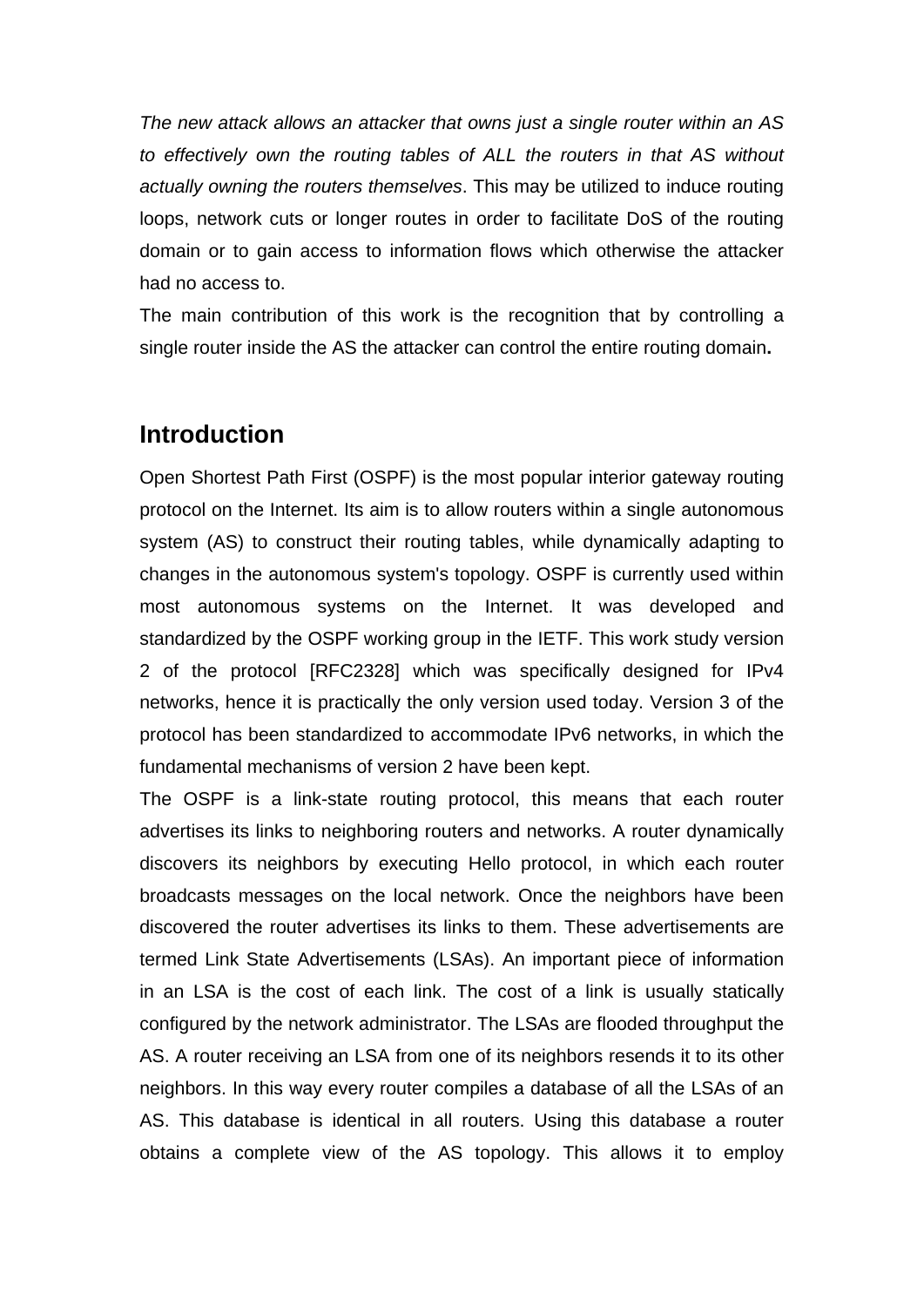Dijksatra's algorithm to calculate the least cost paths between it and every other advertised network or router. From these paths a next hop router is derived for each destination. This forms the router's routing table.

In this work we present a new powerful attack that exploits a newly discovered ambiguity in the OSPF standard. This means that some OSPF implementations will be vulnerable to attack and others will not. This depends on the choices the implementer made. *The attack has been successfully*  tested against Cisco routers (IOS version 15.0(1)M<sup>1</sup>). We note that Cisco holds about 75% of the global enterprise router market [Infonetics12]. Potentially many other implementations of OSPF may be vulnerable due to this ambiguity.

The attack allows a malicious entity that already controls a just a single router within the AS to persistently subvert the routing tables of all the routers in that AS. This subversion allows an attacker to gain control over the routing process throughout the AS thereby freely changing the routes traversed by the data packets. The subverted routes have a global effect on the AS, since they affect all IP packets no matter what transport or application layer protocols they use. Controlling the routing process in the AS can facilitate two principal objectives. The first one is denial of service. In this objective the attacker degrades the network's ability to forward traffic with a desirable quality of service. To serve this objective the attacker can leverage the following attack vectors:

**Link overload** – large volume of traffic is forwarded thorough a limited capacity link. This will overwhelm the link rendering it unusable.

**Long routes** – traffic is routed over unnecessarily long routes. On the one hand the long routes will overload the AS by consuming more network resources. On the other hand this will inevitably increase the delay experienced by the diverted traffic.

**Delivery failure** – traffic is routed through a router that cannot forward it to the destination. Alternatively some portion of the network mistakenly believes that it is disconnected from the destination and cannot route the traffic.

1

 $1$  IOS's latest stable release we can get our hands on.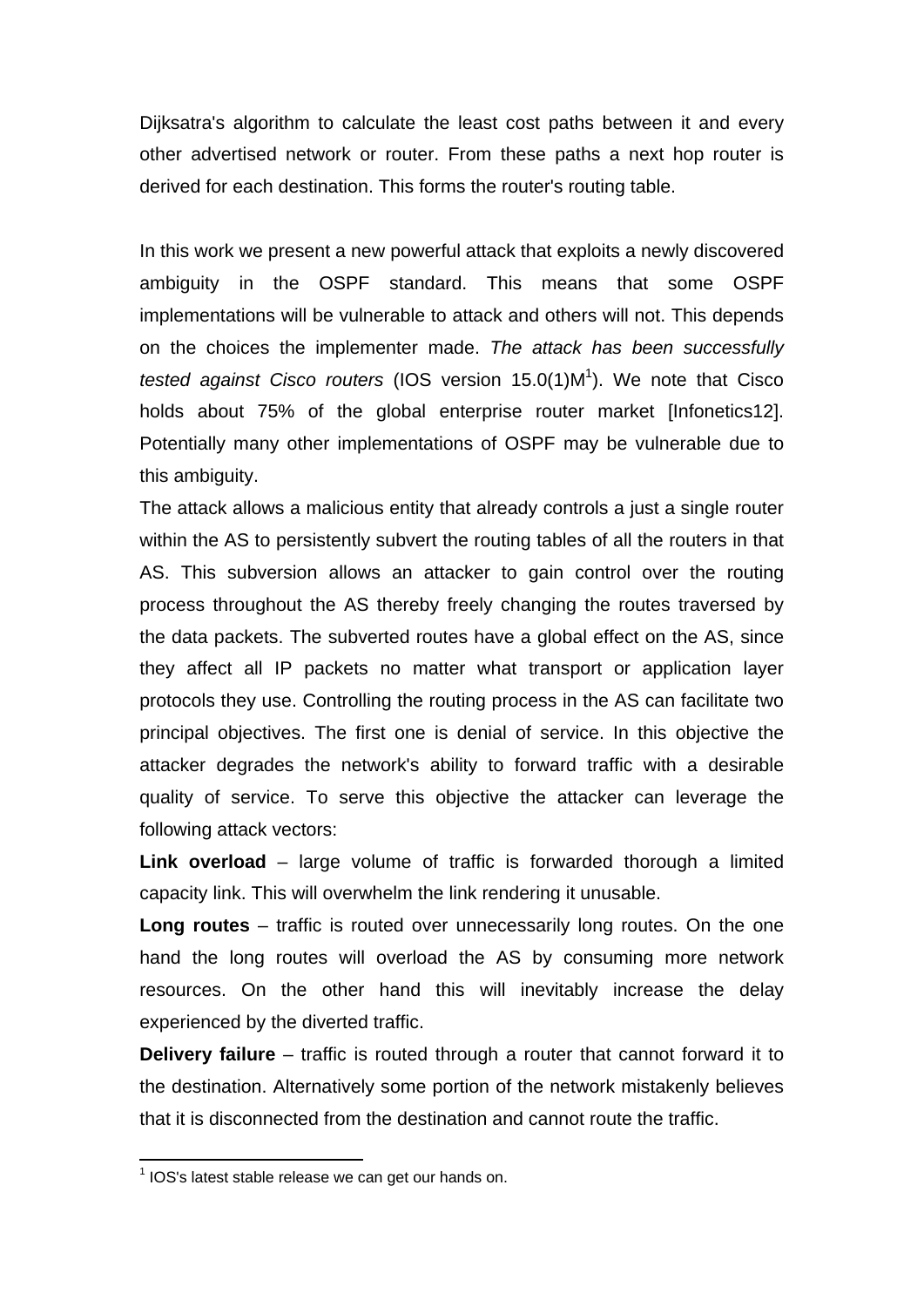**Routing loops** – the router's routing tables are unsynchronized in such a way that traffic is routed in loops between them never reaching its destination. In addition to the fact that this is similar in effect to a delivery failure, the looped traffic consumes large amounts of network resources before being dropped.

**Churn** – the forwarding of the traffic is changed very rapidly resulting in a network instability and performance degradation of congestion control mechanisms.

A second potential objective of an attacker is eavesdropping. In this objective we refer to a situation where the attacker-controlled router sees traffic which otherwise it would not have access to. This allows the attacker to record or even change the traffic to facilitate impersonation or main in the middle attacks.

In this work we assume that the attacker is an insider. Namely, the attacker has gained control over a legitimate router in the AS. This can be achieved, for example, by conspiring with an authorized personnel having physical access to the router or by remotely exploiting an implementation vulnerability to achieve code execution on the router. Several such vulnerabilities have been published in the past. This allows the attacker to send OSPF packets that will be accepted and processed by other OSPF routers in the attacked AS.

In this work we make the following assumptions on the attacker's capabilities:

- 1. **Location** as mentioned above, we assume the attacker is located within the boundaries of the AS while having control over a legitimate router. Other than that we assume nothing about the attacker location within the AS or the role the attacker-controlled router has in the OSPF process (e.g., AS border router).
- 2. **Resources** the attacker has bandwidth, processing and memory resources which are comparable to an average router in the AS. In particular, the attacker cannot process or originate traffic in a higher rate than most other routers in the AS.
- 3. **Acts alone** the attacker has only a single foothold in the AS. It does not spread throughout the AS and take over other routers. In addition, it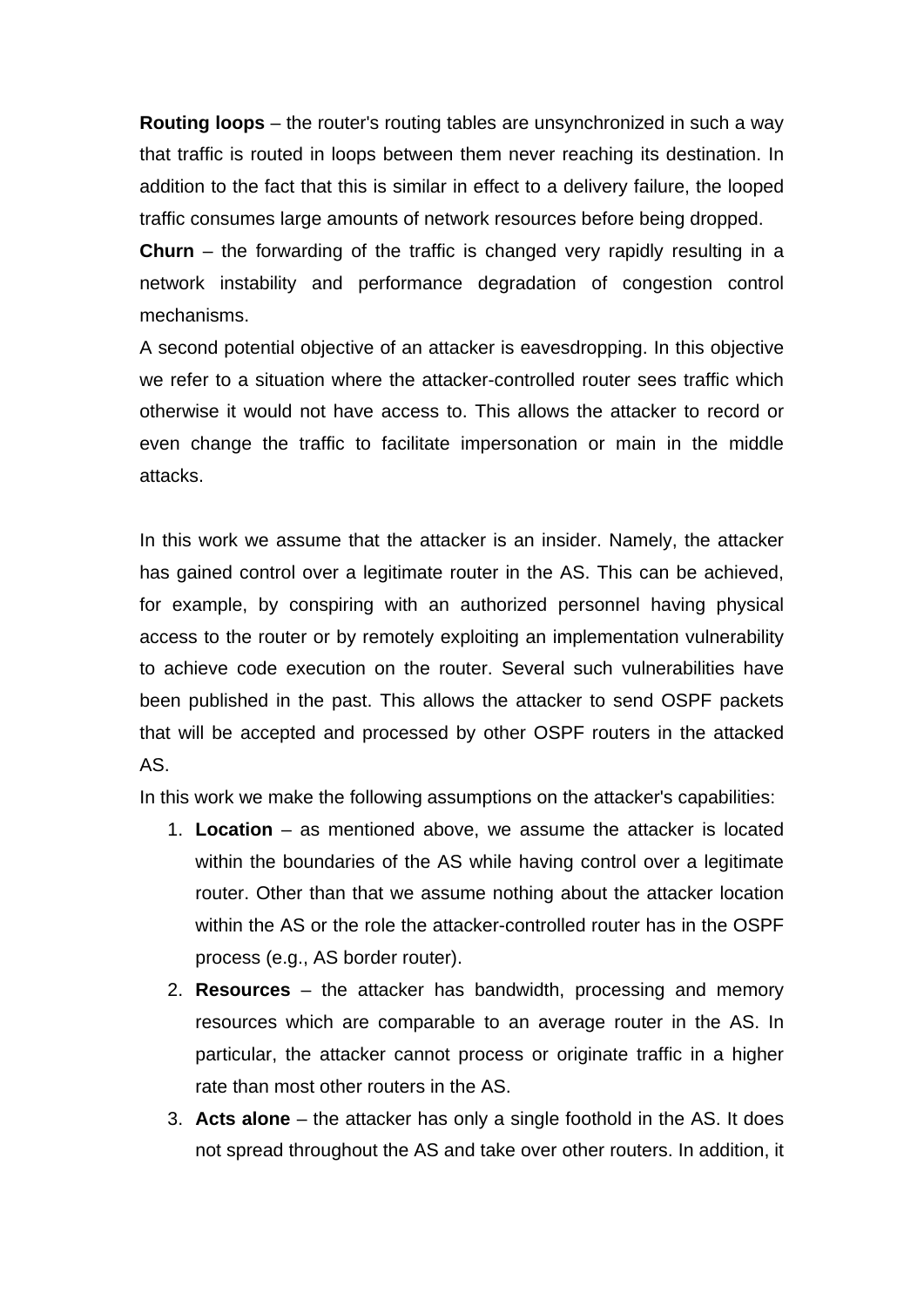does not collaborate with other attackers in the AS. All other routers in the AS besides the attacker are legitimate innocent routers.

## **Related Work**

There are a few past works that presented attacks that exploit design vulnerabilities of the OSPF protocol. As we will next see, most of these attacks fall under one of the following attack vectors:

- 1. **False self LSAs**  in this attack vector the attacker sends LSAs only on behalf of the router it has control over. These LSAs contain false information. The attacker may falsely advertise it is connected to certain stub networks. It may also falsify the costs of real or false links to neighbors. This vector of attacks is simple and can be easily executed. However, it has limited effectiveness since the attacker can only falsify a small piece of the AS topology – its immediate neighborhood.
- 2. **False Hello** in this attack vector the attacker sends false Hello messages on the networks it is attached to. Using these messages the attacker can make other routers on the network believe there are links to new neighbors or existing neighbors are disconnected. Attacks in this vector have only local effect since they can only affect the routers in the local network of the attacker.
- 3. **False phantom LSA** in this attack vector the attacker sends LSAs on behalf of a phantom router that does not really exist in the AS. However, these false LSAs have no direct impact on the routing tables of the routers. This is because the OSPF protocol expects each link to be advertised by both its ends. Since no other router advertises the opposite direction of the links of the phantom router, these links will be ignored by all routers during the routing table calculation.
- 4. **False peer LSA** in this attack vector the attacker send LSAs on behalf of an existing victim router in the AS which it does not control. Using this technique the attacker can falsify arbitrary LSAs in the AS thereby influencing a large portion of the AS topology. The main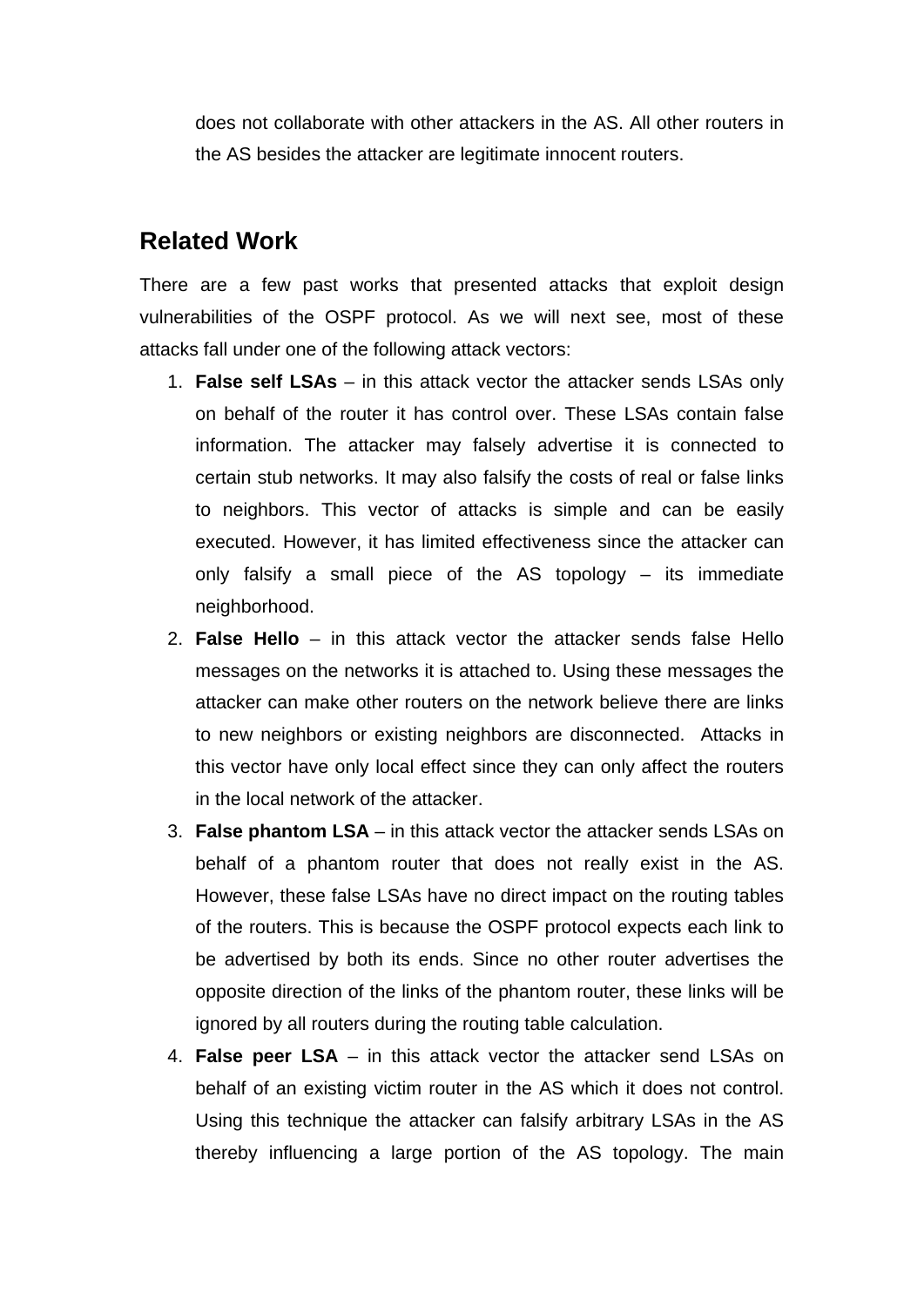drawback of this attack vector is that its effect is not persistent. The false LSA is flooded throughout the AS by other routers in the AS, therefore the victim router will eventually receive the false LSA advertised on its behalf. Once the victim router receives the false LSA it immediately issues a correcting LSA that overrides the false one – this is called the "fight-back" mechanism. This fight-back LSA reverts the effect of the attack. The attacker then must issue again a false LSA. This increases the exposure of the attacker and makes it more prone to detection.

In this work we propose novel attack that exploits a design ambiguity in the OSPF specification. As opposed to the above attack vectors, the attack presented in this paper can persistently subvert the routing tables of the routers in the AS, while being able to have a global effect on the AS, namely falsify potions of the AS topology that are not necessarily attached to the attacking router.

There are only a handful of works that analyze the security of the OSPF. Ref. [Wang97] discusses an attack in which an area internal router impersonates as an AS border router and advertises AS external LSAs. This can be done since there is no mechanism in the OSPF by which a router can authenticate the role other routers assume. The power of this attack is that the AS external LSAs are flooded throughput the AS (except stub areas) as opposed to other types of LSAs which are confined to a single area in which they were advertised. An attacker can take advantage of this attack and advertise links to destinations external to the AS. The advertisement can include very low cost to the destination or a longer subnet address. The result is that some or all the traffic destined to those destinations will be attracted to the attacker. This way the attacker can black-hole the traffic, eavesdrop on it, or just take a longer route. This attack has the disadvantage that it cannot influence destination which are internal to the AS. A router will always prefer an AS internal router than an external one.

Ref. [Wu99] describes several attacks in which the attacker sends a false LSA on behalf of another router in the AS. All the attack variants described in [Wu99] trigger a fight-back by the victim router, making the attack effect non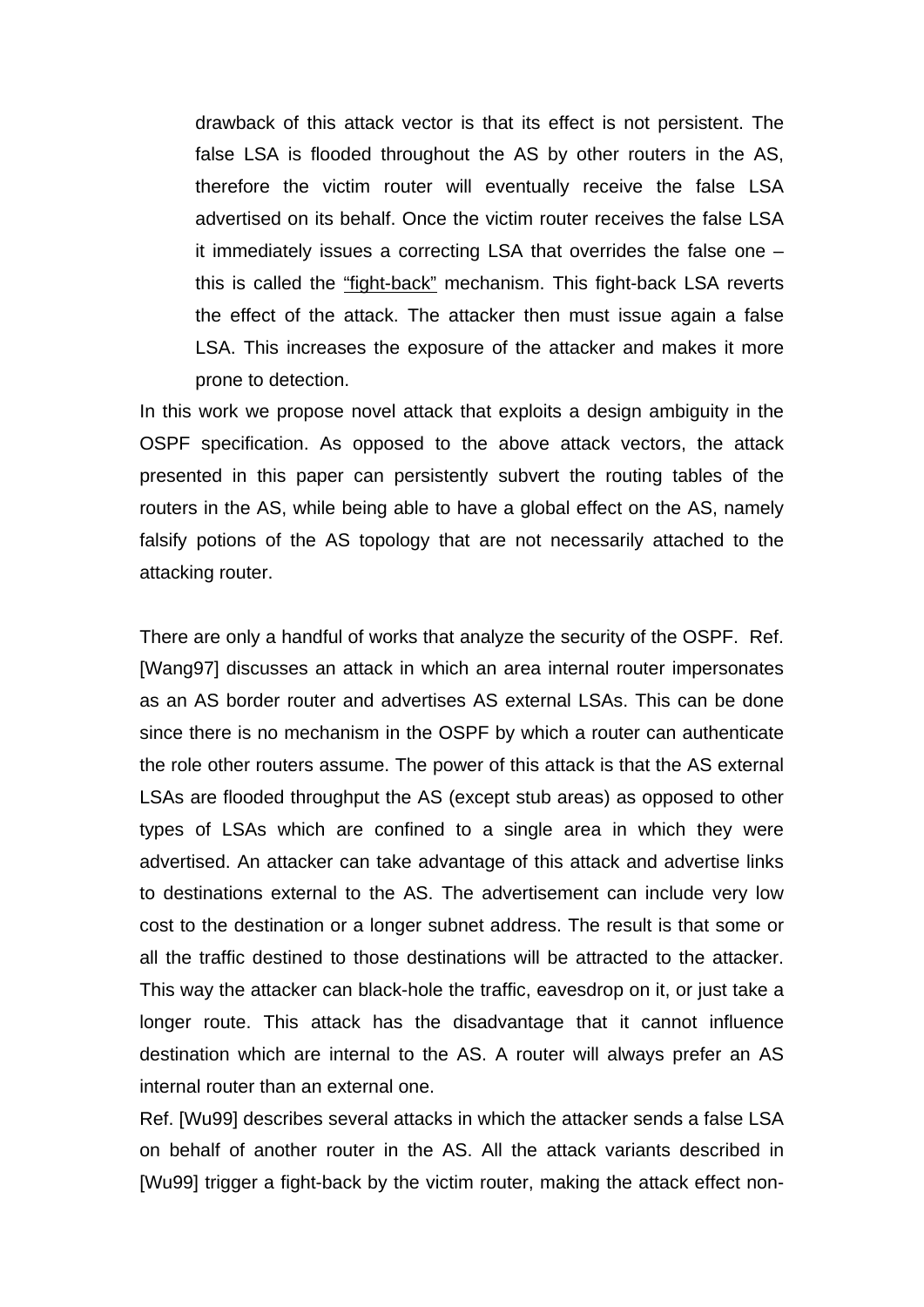persistent and forcing the attacker to re-launch the attack. On one hand, this can be leveraged by the attacker to make the routing process in the AS instable, but on the other hand it dramatically increases the exposure of the attacker and the chances of the AS administrator to discover its location.

Ref. [Jones06] surveys all the different attack vectors on OSPF. It also introduces a few novel attacks. One attack disables the fight-back mechanism by periodically injecting the false LSA (one packet every five seconds). This disables the fight-back since the OSPF standard does not allow a router to send two instances of the same LSA within the time period MinLSInterval (a protocol parameters that defaults to 5 seconds). Since the standard also states that the fight-back is triggered only after the router has already processed and flooded the false LSA. This means that by receiving a false LSA every 5 seconds the victim router is unable to send a fight-back LSA. The effect of this attack is persistent, but with a relatively high cost: the attacker must iteratively send the false LSA.

Another attack introduced in [Jones06] is one in which the attacker may send false Hello messages thereby changing the designated router elected in the attackers LAN or making other routers in the LAN reset their adjacency with the designated router. In both cases the routers in the LAN must re-establish their adjacencies; a process that may take tens of seconds. During this time the LAN is advertised by the router as a stub network through which no packet may be routed towards other networks in the AS. This can cause other routers in the AS to repeatedly recalculate their routing tables.

Another class of attacks discussed in [Jones06] is denial of service attacks. In this type of attacks the attacker floods the victim router while consuming its resources. This may overwhelm the victim router rendering it unable to function properly. In one attack the attacker originates large number of Hello packets destined to the victim router each with a different spoofed IP source address. Each such Hello packet makes the victim create a new entry in the Neighbors list. By overflowing this list the attacker can make sure that the victim is unable to process Hello packets from new neighbors on the LAN. In another attack the attacker overwhelms the victim with bogus LSAs. Each LSA must be saved in the LSA database until it expires (which takes 1 hour). By overflowing this database the attacker can make sure that the victim is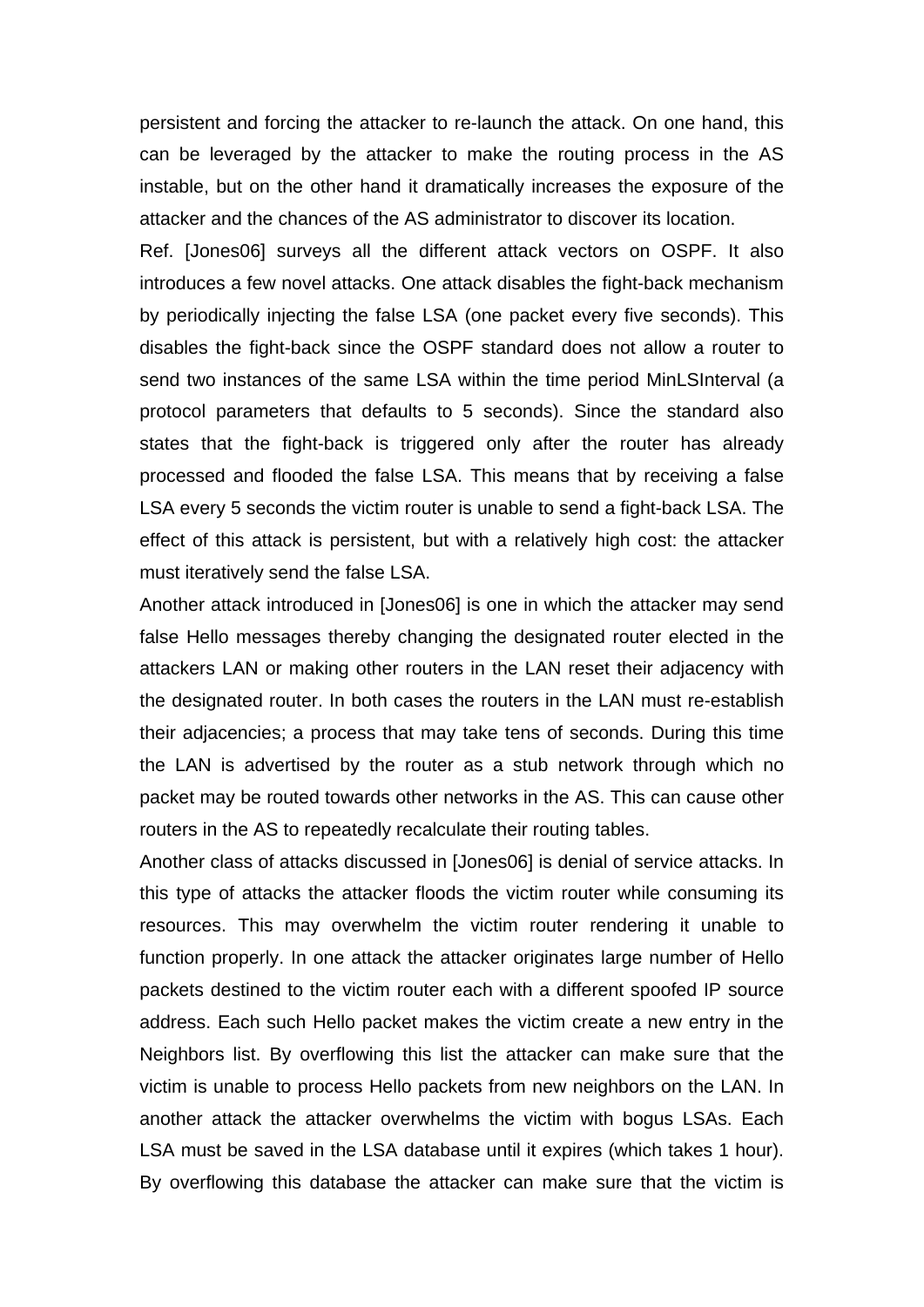unable to process new LSAs, thereby seriously affecting the victim's ability to adapt its routing table to changes in the AS topology.

Yet another novel attack introduced in [Jones06] is an attack in which the attacker impersonates as a AS border router and originates an AS-external LSA of a particular popular network outside the AS in which it states that packets to this destination network must be routed through a router in a stub area (using the Forward field in the LSA). Since the AS-external LSAs are not flooded inside stub areas this causes a routing loop: routers outside the stub area will route the packets towards the stub area (according to the false LSA) while routers inside that area will route it outside the area.

The attacks we presented in [BH11] and [NDSS12] were the first to persistently and stealthily falsify an LSA on behalf of a router the attacker does not control, while evading the "fight-back" mechanism. The most powerful attack we presented in that work was called "Disguised LSA". It exploited a vulnerability of the OSPF standard which allows two LSAs to be considered identical even if their actual payloads are different. This vulnerability allowed the attacker to send a false LSA which is considered identical to the fight-back LSA of the victim router. Consequently, the fightback LSA is rejected as duplicate by the routers and it does not override the false LSA advertised by the attacker. The attack's major drawbacks were:

- 1) Most of the AS routers are poisoned but not all of them.
- 2) The attacker was required sending two false LSAs.
- 3) No effect on the routing table of the victim router's routing table is achieved.

The new attack we next present does not suffer from these drawbacks.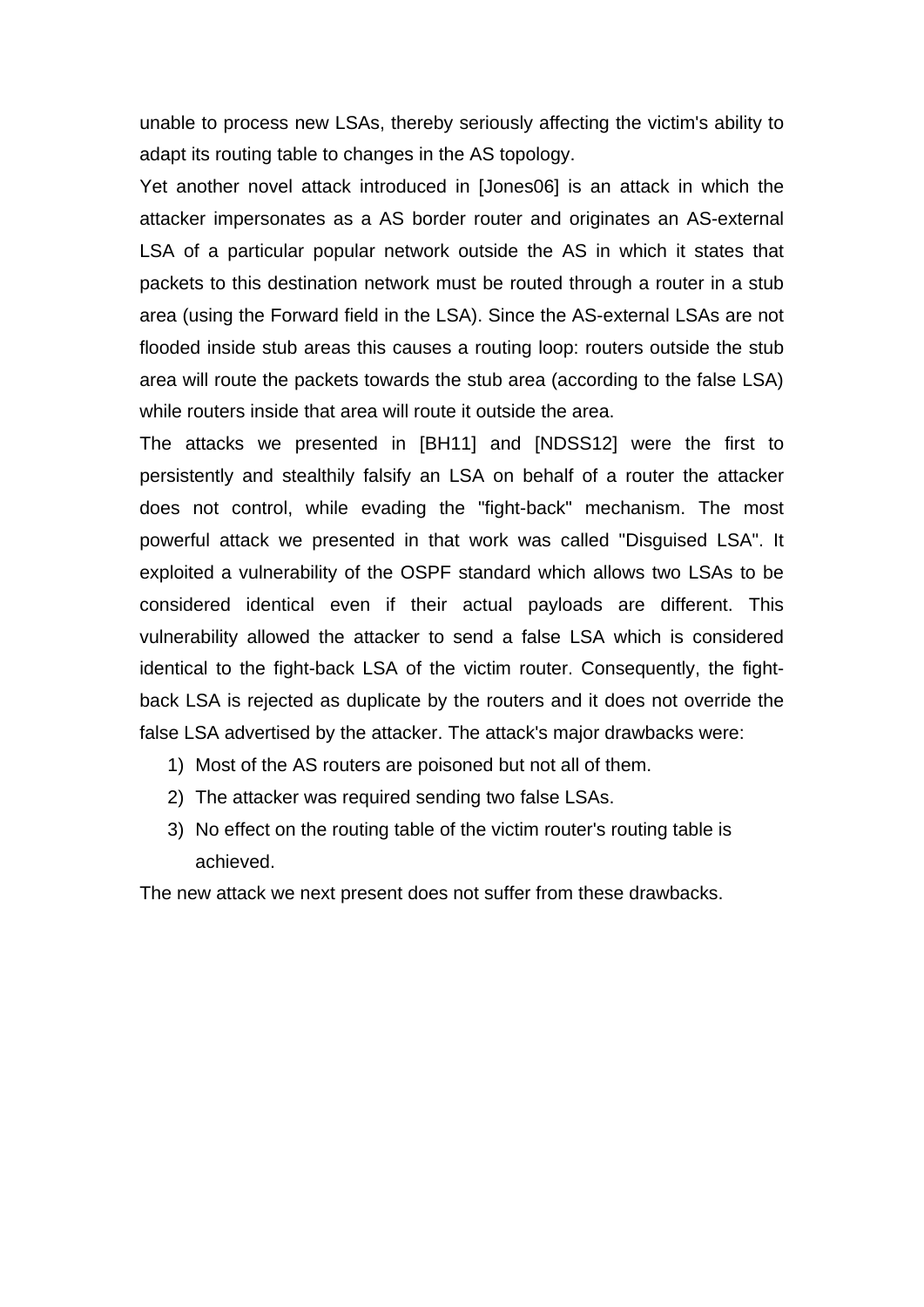# **The New Attack**

An LSA has a header of the following format:

| 1 2 3 4 5 6 7 8 9 0 1 2 3 4 5 6 7 8 9 0 1 2 3 4 5 6 7 8 9 0 1<br>$\Omega$ |                    |                   |                 |
|---------------------------------------------------------------------------|--------------------|-------------------|-----------------|
|                                                                           | -+-+-+-+-+-+-+-+-+ |                   |                 |
| LS age                                                                    |                    | Options   LS type |                 |
|                                                                           |                    |                   |                 |
| Link State ID                                                             |                    |                   |                 |
|                                                                           |                    |                   | -+-+-+-+-+-+-+- |
| Advertising Router                                                        |                    |                   |                 |
|                                                                           |                    |                   |                 |
| LS sequence number                                                        |                    |                   |                 |
|                                                                           |                    | -+-+-+-+-+-+-+-+  |                 |
| LS checksum                                                               |                    | length            |                 |
|                                                                           |                    |                   |                 |

#### **Figure 1 - LSA header format**

- *LS age* The time in seconds since the LSA was originated
- *Options* Supported optional capabilities
- *LS type* The type of the LSA (e.g. Router, Network, Summary,…). In the following we shall focus solely on Router LSA type.
- *Link State ID* Identifies the portion of the AS topology that is being described by the LSA.
- *Advertising Router* The Router ID of the router that originated the LSA.
- *LS sequence number* Successive instances of an LSA are given successive LS sequence numbers.
- *LS checksum* The Fletcher checksum of the complete contents of the LSA
- *Length* The length in bytes of the LSA.

Let's take a closer look at two of the above fields and their values when it comes to Router LSAs:

- *Link State ID* This field identifies the router that the links of which are listed in the LSA. The field equals to the router ID of that router.
- *Advertising Router* This field identifies the router that initially advertised (originated) the LSA.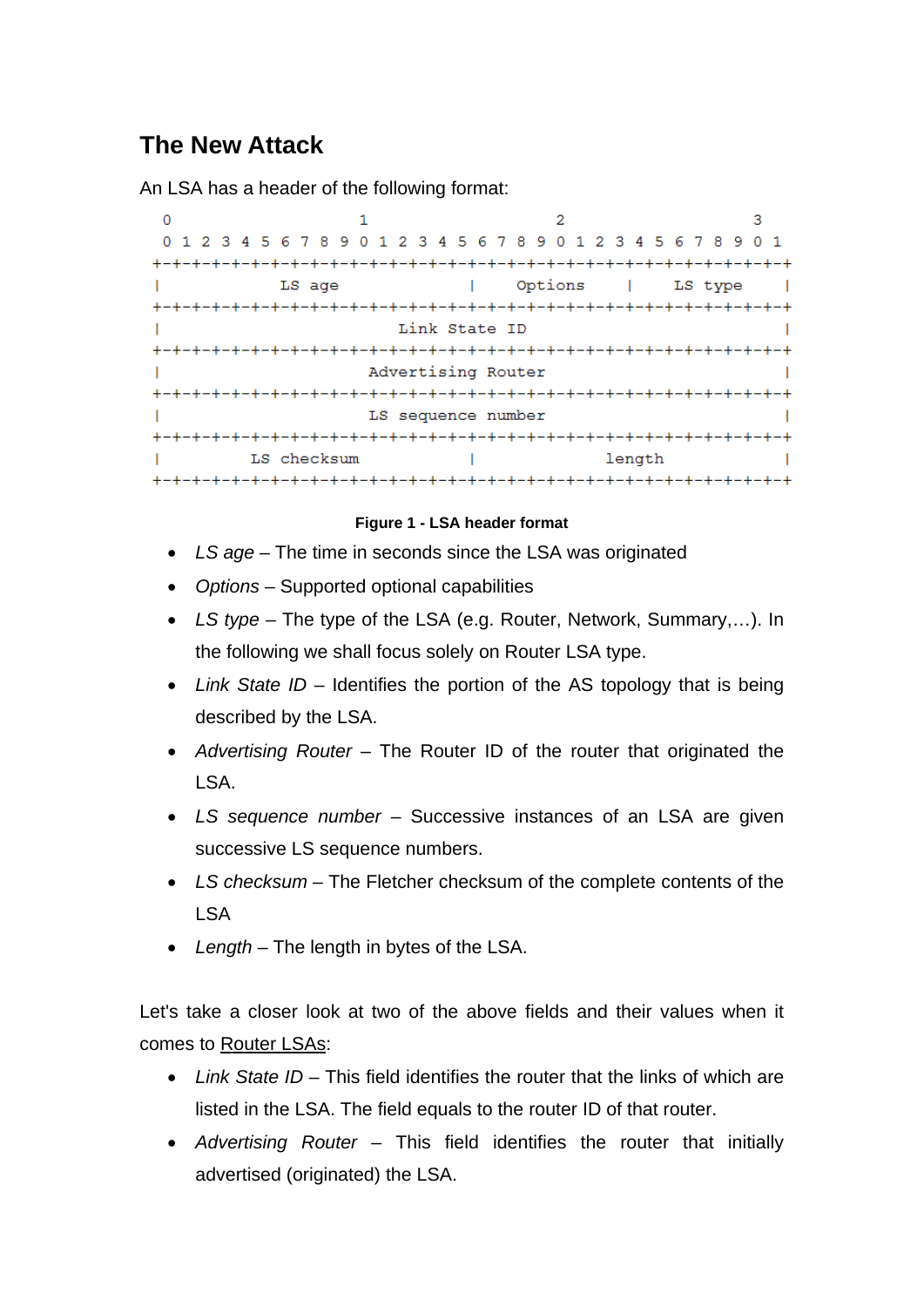The OSPF spec dictates that only a router itself can originate its own LSA (i.e. no router is expected to originate a LSA on behalf of other routers), therefore in Router LSAs the two fields – 'Link State ID' and 'Advertising Router' – must have the exact same value. However, the OSPF spec does not specify a check to verify this equality on Router LSA reception. This enables one to send a Router LSA with different values in these two fields. In the following we shall see why this may desirable for an attacker.

According to Section 13.4 of the OSPF spec a router will fight back only if it receives a false LSA in which

"the Advertising Router is equal to the router's own Router ID"

This means that no fight back shall be triggered by the victim router as long as the field 'Advertising Router' of a false LSA is NOT equal to the victim router's ID. This is true even if the 'Link State ID' of that LSA is equal to the victim router's ID. Namely, no fight back is triggered even if the false LSA claims to describe the links of the victim router.

Hence, the attack goes as follows. Assuming the attacker wishes to advertise a Router LSA on behalf of some victim router,  $R_v$ . It should originate an LSA for which:

- Link State ID = ID of router  $R_v$ .
- Advertising Router = any value other than the ID of router  $R_v$ .

The OSPF spec guarantees that this false LSA will not trigger fight back by  $R_v$ and all routers in the AS – including  $R_v$  – will install this false LSA in their LSA DBs.

But there should be a problem with this attack. Section 12.1 of the OSPF spec determines that a LSA is uniquely identified by the combination of the following three fields:

- LS type (this field always equals '1' for Router LSAs)
- Advertising Router
- Link State ID

Therefore, the false LSA should NOT replace the valid LSA in the LSA DBs, since those two LSAs have different identifiers (different Advertising Routers).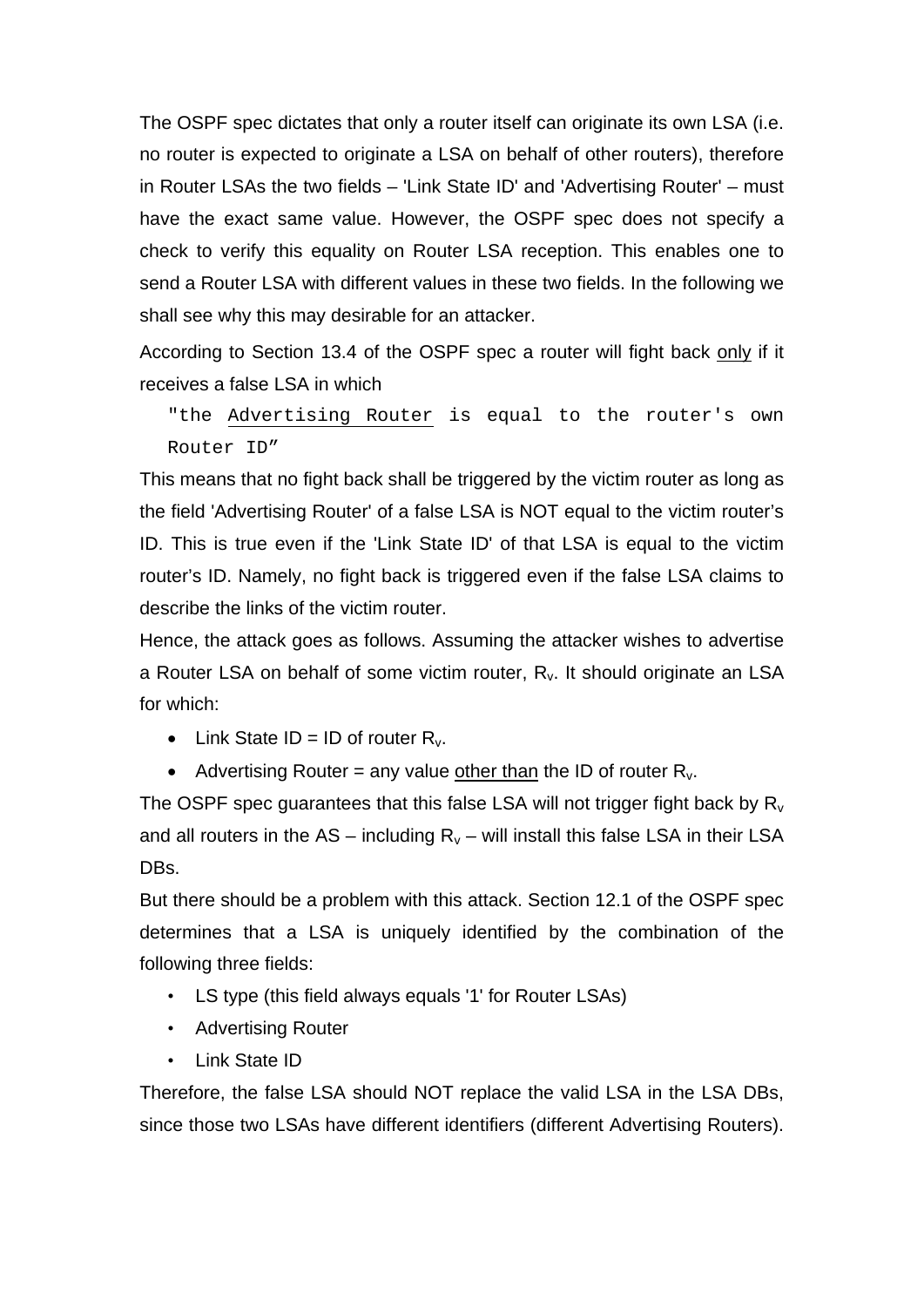This means that the valid LSA is not guaranteed to be erased from the LSA DB.

Now let us turn to the ambiguity in the spec that allows the attack to succeed. According to Section 16.1 of the OSPF spec during the routing table calculation LSAs are looked up in the LSA DB while:

"This is a lookup … based on the Vertex ID."

Here by Vertex ID the OSPF spec means the Link State ID field. This means that while a router calculates its routing table it identifies LSAs based on their Link State ID field only.

This creates an ambiguity in OSPF spec. On one hand an LSA is identified by the combination of the three fields mentioned above. On the other hand while the routing table is calculated the lookup identifier of an LSA is composed of the Link State ID field only.

This ambiguity raises the following question: which LSA will be fetched from the LSA DB during the routing table calculation – the valid LSA of the victim router or the false one advertised by the attacker? Remember, both LSAs reside side by side in the LSA DB of every router in the AS. Both LSAs have the exact same value in their Link State ID field – the Router ID of the victim router.

The OSPF spec fails to answer this question. Hence, the answer must be implementation dependent. An OSPF implementation that fetches the valid LSA during the routing table calculation is oblivious to the attack. However, an OSPF implementation that fetches the false LSA is completely vulnerable to the attack.

#### *Evaluation of Cisco*

We now turn to the most common OSPF implementation in the world: Cisco's IOS. According to a recent study [Infonetics12] Cisco holds about 75% of the global enterprise router market. To evaluate Cisco's OSPF implementation we used GNS3 emulation software with a production IOS image. The latest IOS version we got our hands on is  $15.0(1)M<sup>2</sup>$ . The Scapy attack script in included in the Appendix.

 2 As of this writing, the latest stable release of IOS is 15.2(4)M2.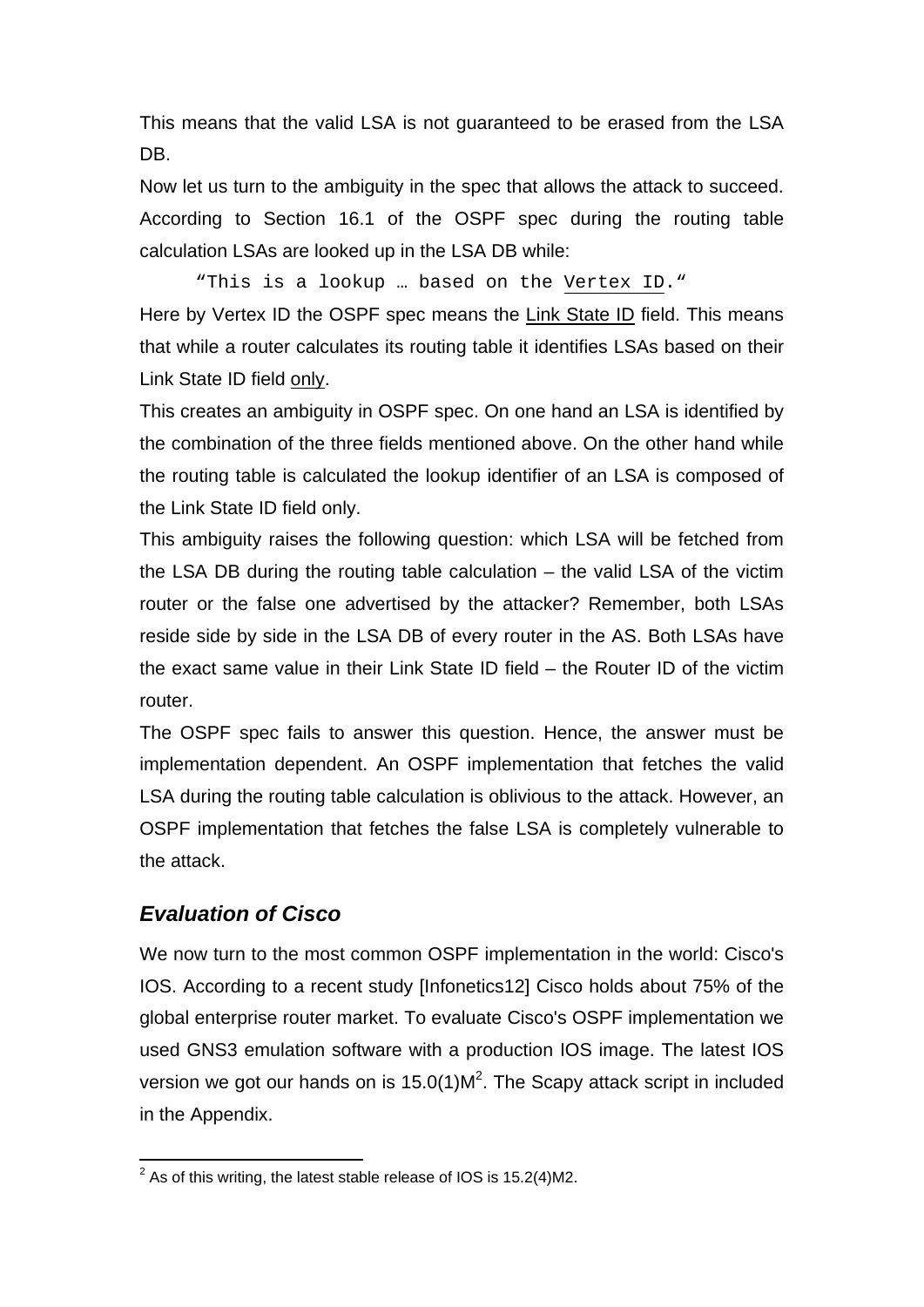Our evaluation reveals that Cisco's OSPF implementation is vulnerable to the attack. Here are our main findings:

– **The false LSA replaces the valid LSA** – If the false LSA is advertised with a sequence number that is higher than the sequence number of the current valid LSA, the false LSA is not only installed in the LSA DBs of all the routers but also replaces the valid LSA in the LSA DBs. This happens in all routers in the AS including the victim router. Consequently, all routers in the AS (including the victim router) consider the false LSA during their routing table calculation. The next figure contains a screen capture of the LSA DB of the victim illustrating this.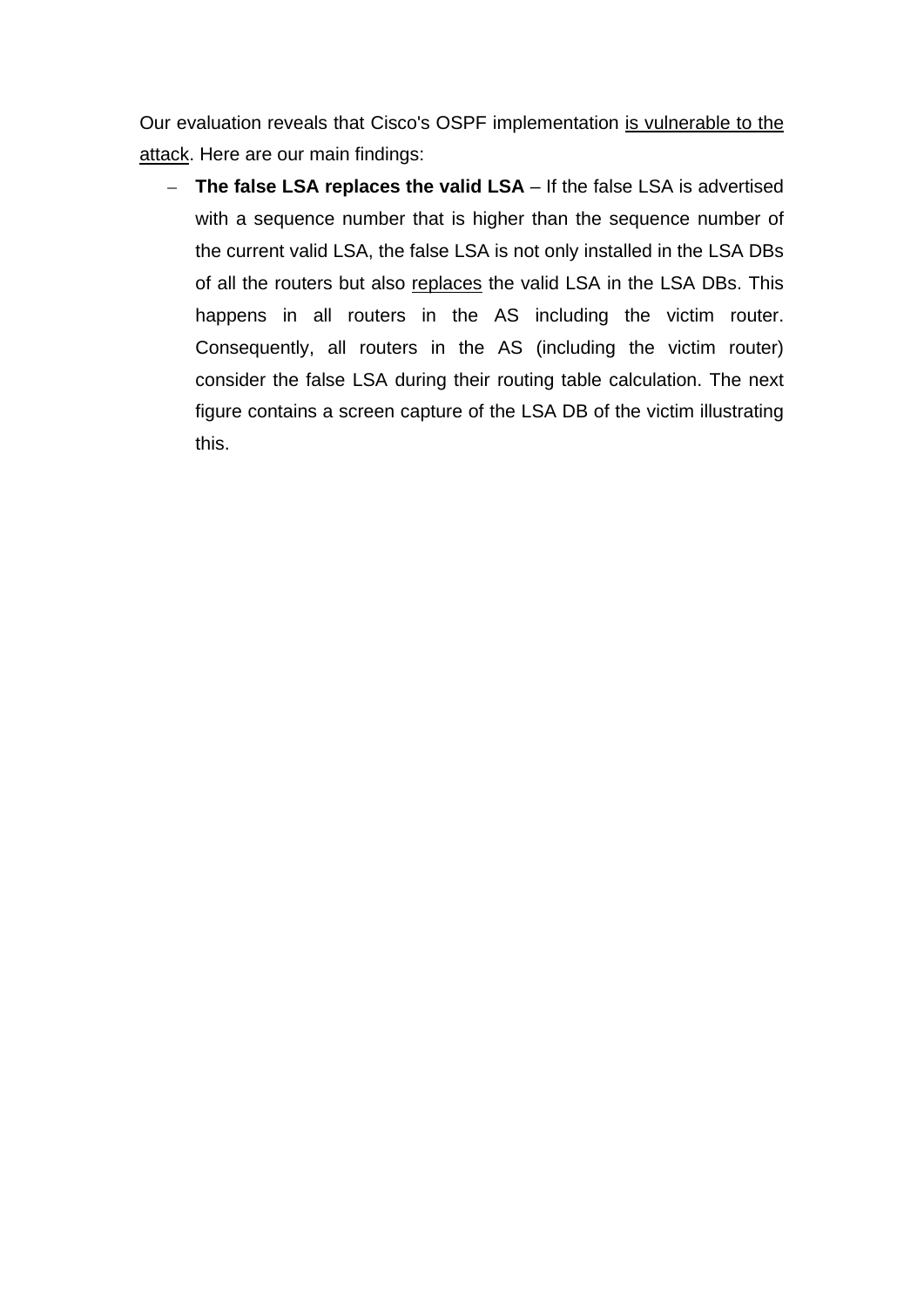

**Figure 2 - The victim's LSA DB before and after the attack** 

- **Routing tables of all routers except the victim are poisoned** The routing tables of all the routers except the victim router build their routing tables exactly according to the false links described in the false LSA advertised by the attacker.
- **Routing table of the victim router is erased** The victim router does not have in its DB a LSA with an Advertising Router field that equals the victim's Router ID (recall that the valid LSA was replaced by the false LSA having a different Advertising Router value). In Cisco's OSPF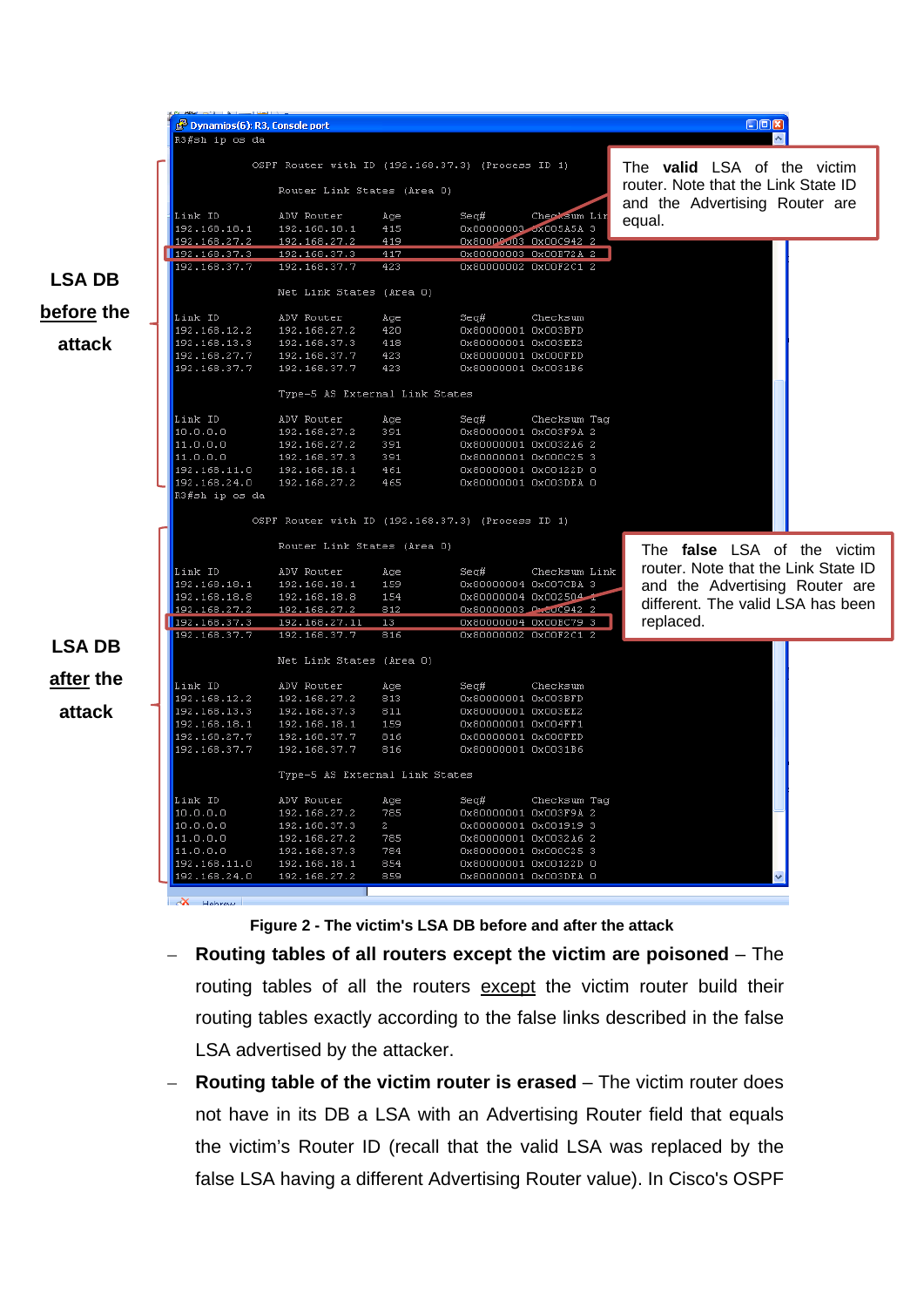implementation this leads to a situation that the routing table calculation process does not find paths to any other router or network. Consequently, all the entries in the victim's routing table which are sourced from the OSPF process are deleted. This essentially empties the routing table. This means that, unless the victim router has been preconfigured with a static default route, it will drop all incoming IP packets unless they are destined to a router or network immediately connected to the victim router.

This erasure of the victim's routing table is permanent. Unless the attacker decides to "undo" this erasure (see next paragraph) the victim's routing table does not spontaneously recover from this. The OSPF process must be reinitialized by the administrator.

– **Undoing the attack** – If the attacker wishes, it can easily undo the effects of the attack by sending another false LSA but this time with an Advertising Router that equals the victim's Router ID. The 'undo' LSA must have a higher sequence number than that of the attack LSA that was previously sent. This will trigger a fight back by the victim which will originate a newer instance of the valid LSA which shall replace the false LSA in all the LSA DBs of all routers in the AS.

#### *Attack Applications Examples*

In the following we review a couple of the potential applications of the attack. We note that the attacker can be anywhere in the AS to successfully launch the attack.

**1) Black hole** – in this application the attacker aims to disconnect all the routers and networks of the AS from some destination network outside the AS. This will be achieved by making one of the routers in the AS a black hole for that destination.

The attacker shall originate a false LSA which announces that the victim router is directly connected to some given destination network, let's call it net-X, that actually resides outside the AS (e.g. the IP range of google.com). Since an intra-AS router will always take precedence over an inter-AS route all router in the AS will recalculate their routing tables such that all traffic destined to net-X will be routed to the victim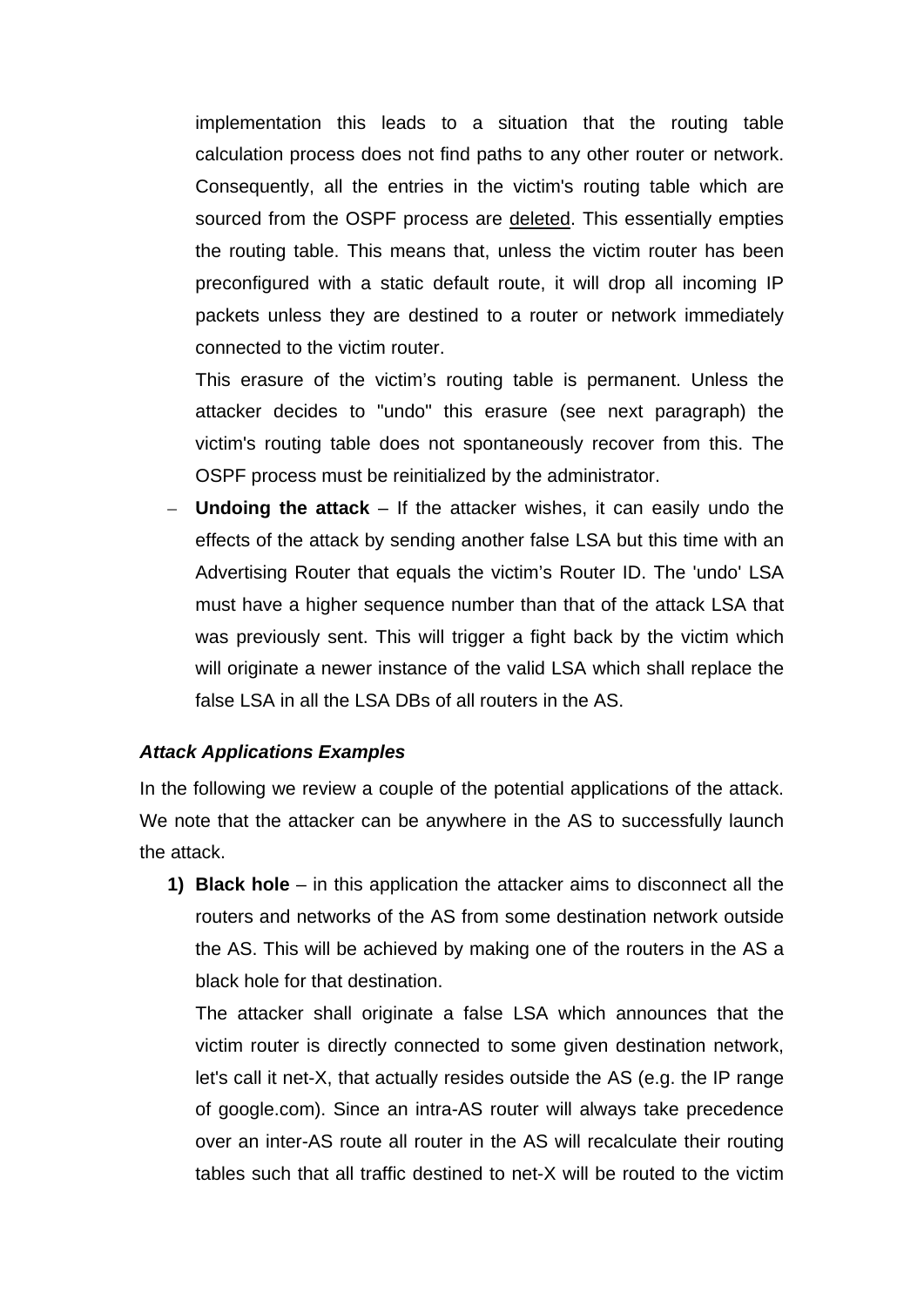router. Since the routing table of the victim router is erased following the attack the victim will not have a routing entry associated with net-X and it will drop all packets making it a black hole.



**Figure 3 - Black hole of goole.com**

**2) Traffic diversion** – in this application the attacker aims to divert traffic though alternative paths in the AS. This may facilitate for example a man-in-the-middle attack in which the traffic is diverted through the attacker.

The attacker shall originate a false LSA which announces that the victim router has no links to other routers or networks in the AS. This will effectively cut off the victim from the routing process. All routers in the AS will calculate new routing tables as if the victim router has been removed from the AS. Note that this will happen despite the fact that the victim's neighboring routers continue to advertise their links to the victim<sup>3</sup>.

The end result is that all AS traffic shall circumvent the victim router taking alternative routes if they exist. If they don't exist, the AS is

1

 $3$  According the OSPF spec every link must be advertised by both its peers in order to take it into consideration during the routing table calculation.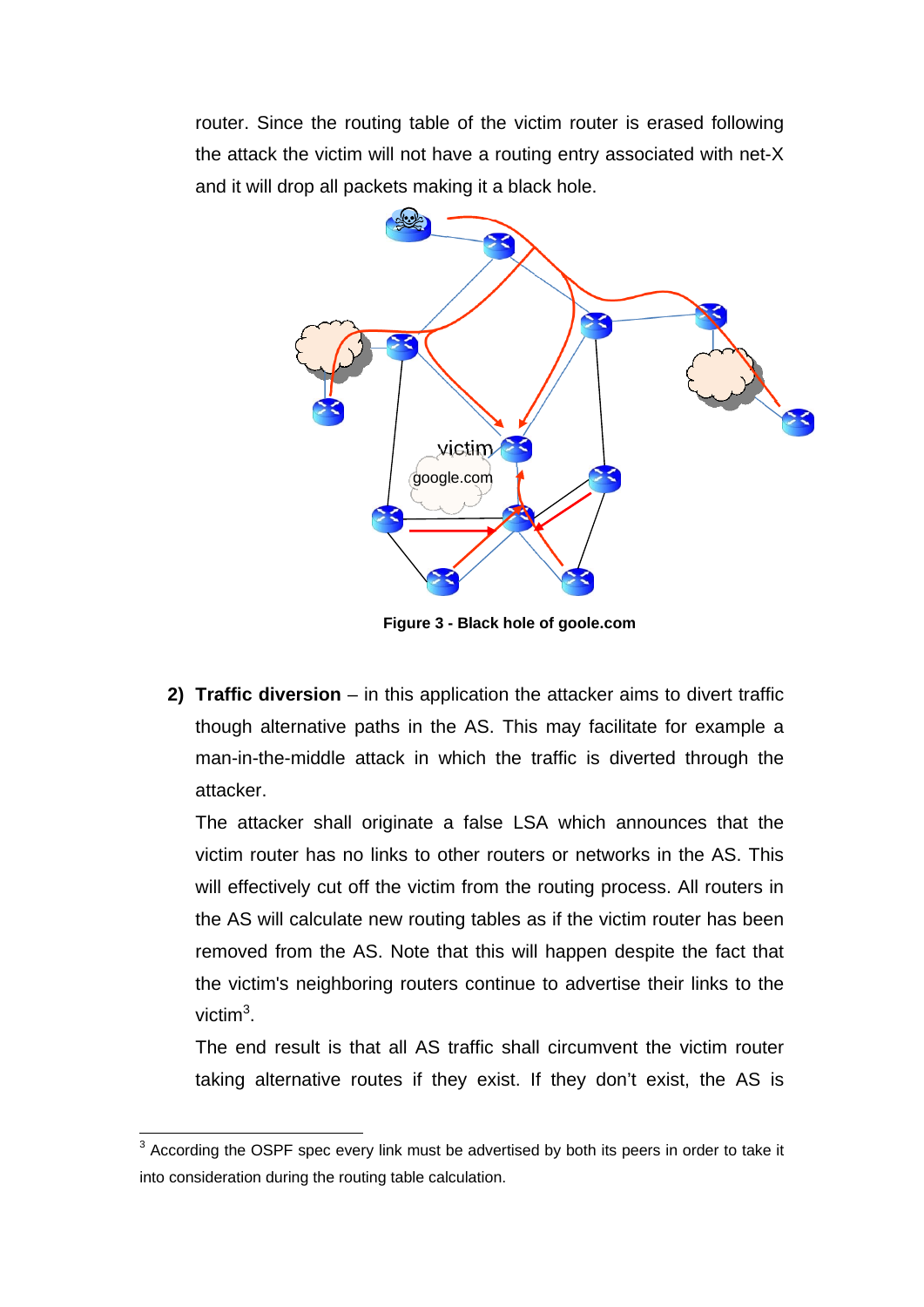partitioned. In the following figure the green line denotes the path before the attack while the red one denotes the path after the attack. In this scenario the attacker now have access to more traffic than it  $rac{1}{2}$ normally had.



**Figure 4 – Traffic diversion. Green path – before the attack, Red path – after the atatck**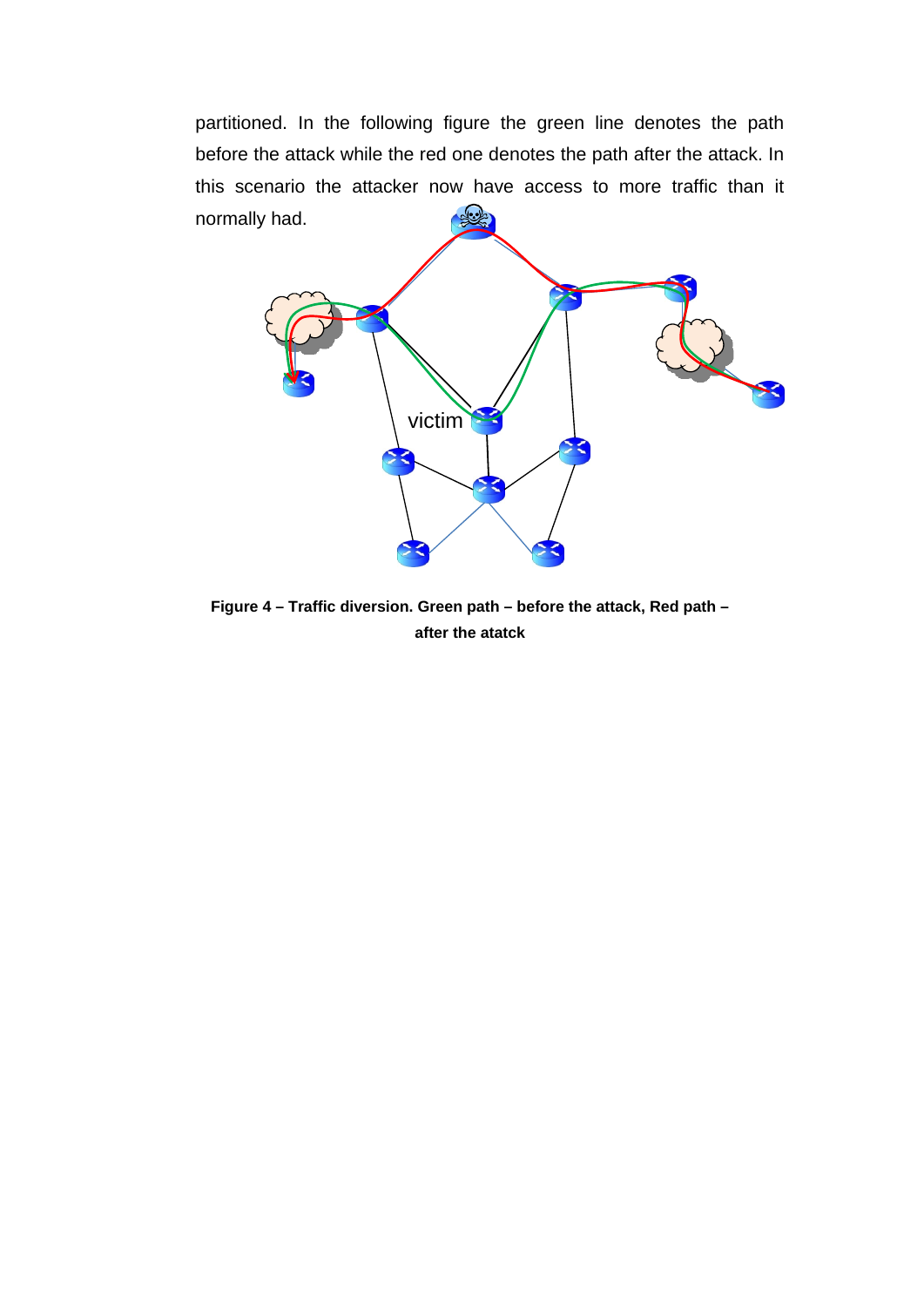## **Conclusions**

The new attack is based on analysis of the OSPF specification [RFC 2328] and revealed a newly discovered ambiguity in the spec. This ambiguity may expose many OSPF implementations to this attack. In particular, the attack is successful against Cisco routers.

As the attacks we presented at Black Hat USA '11 [BH11] the attack we described here is novel. Up until now the common wisdom was that even if the attacker is an insider it cannot persistently falsify an LSA of a router it does not control, much less make it consider the false LSA as its own. Our work shatters this misconception. Not only that the victim router does not fight back but, in the Cisco case, its routing table is erased by the attacker effectively excluding it from the routing domain. The main implication of the new attacks is that **one can control the entire routing domain from a single router.**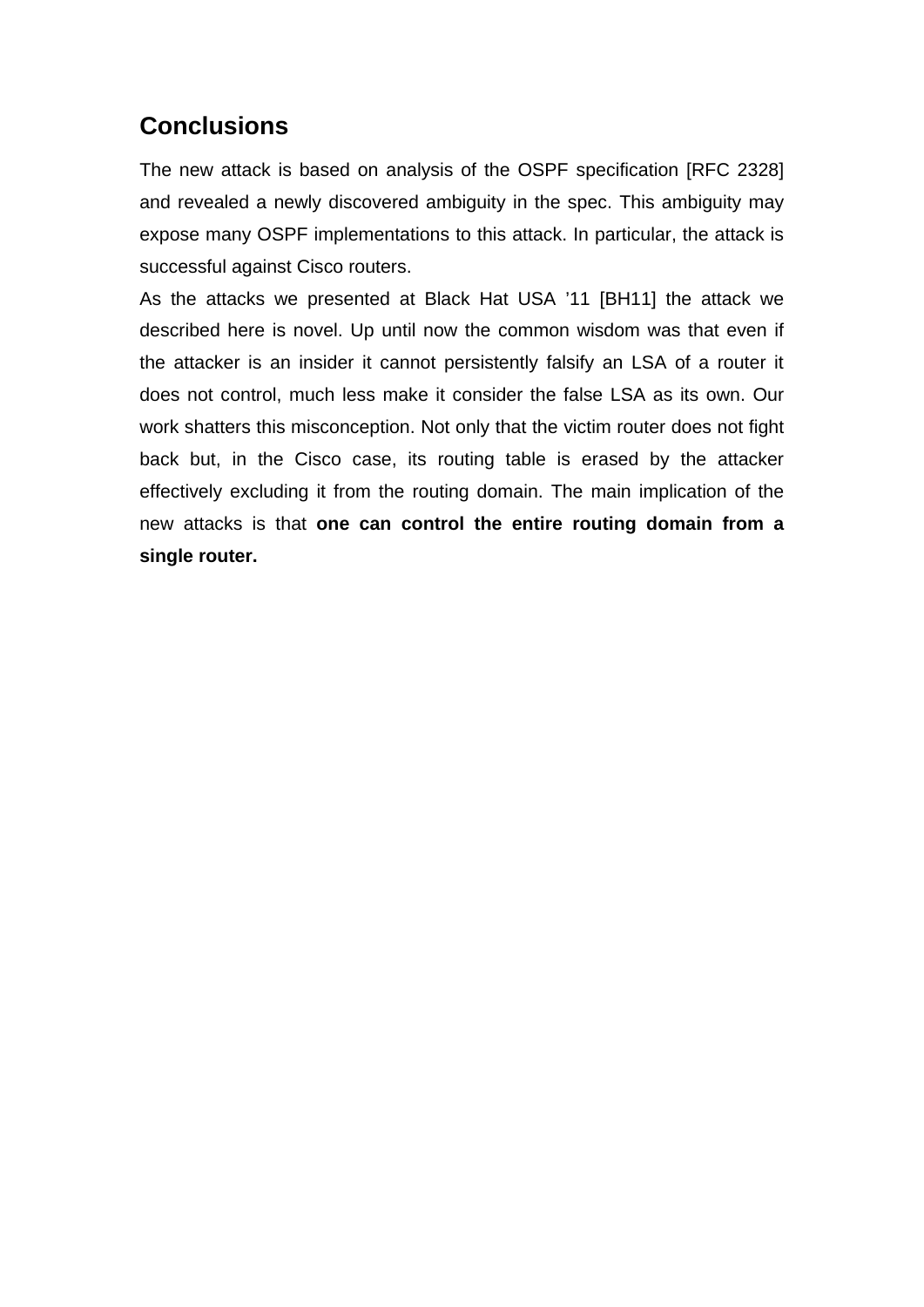## **References**

**[BH11]** G. Nakibly, A. Kirshon, and D. Gonikman, "Owning the Routing Table – New OSPF Attacks", Black Hat USA, Aug. 2011.

**[Infonetics12]** Infonetics Research, "Enterprise Routers Quarterly Market Share, Size, and Forecasts", May 2012.

**[Jones06]** E. Jones et. al.. "OSPF Security Vulnerability analysis", IETF draftietf-rpsec-ospf-vuln-02, June 2006.

**[NDSS12]** G. Nakibly, A. Kirshon, D. Gonikman, and D. Boneh, "Persistent OSPF Attacks", NDSS, Feb. 2012.

**[RFC2328]** J. Moy, "OSPF Version 2", IETF RFC 2328, April 1998.

**[Wang97]** F. Wang et. al., "Secure routing protocols: theory and practice", Technical Report, North Carolina State University, May 1997.

**[Wu99]** S. Wu et. al., "JiNao: Design and implementation of a scalable intrusion detection system" for the OSPF routing protocol", Journal of Computer Network and ISDN systems, 1999